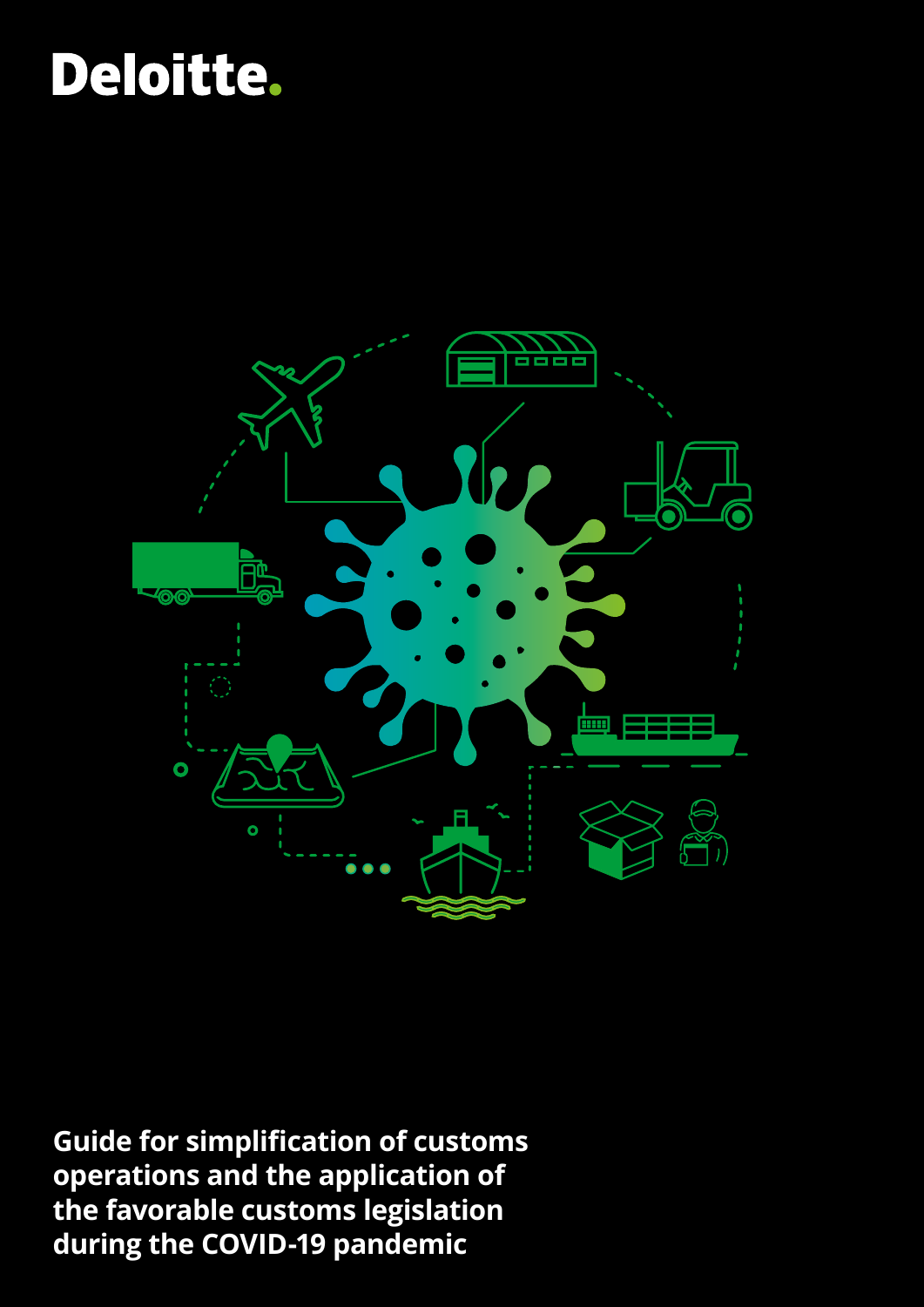Considering the financial impact of the COVID-19 pandemic on companies, the customs legislation provides for multiple payment facilities and simplifications, which can improve the cash flow and the financial situation of economic operators, accelerate customs operations and limit the exposure of the personnel involved in customs operations.

**Please find below a list of recommendations, authorizations, customs simplifications and customs legislation provisions of help during the COVID-19 pandemic.**



**01.** Online application for obtaining or extending customs authorizations

The Customs Decisions System operates at EU level since 2017. The system facilitates online consultations and management of the authorization process, as well as the exchange and storage of information required for 22 applications and authorizations.

Economic operators can apply remotely through the online EU Trader Portal in order to obtain or extend 22 types of customs authorizations such as inward processing, entry in the declarant's records (i.e. local clearance), centralized clearance, use of comprehensive guarantee and others.



**02.** Use of customs simplifications and payment facilities



- customs clearance at either the premises, warehouse of the economic operator or other place approved by the customs authorities;
- the declaration of the goods is made in the economic operator's records in a simplified form and subsequently, within a period of up to 30 days, a supplementary recapitulative declaration has to be lodged;
- payment of import duty and regularization of VAT and excise duties, as the case may be, are made at the time when the supplementary declaration is lodged, resulting in a postponement of customs duties up to 30 days.

Economic operators authorized for customs simplifications (AEOC) qualify automatically for this authorization but must submit an application. Furthermore, based on a request, AEOC have the right to wave the presentation of goods to customs. In this case, it is considered that the customs clearance was granted at the time of entry in the declarant's records.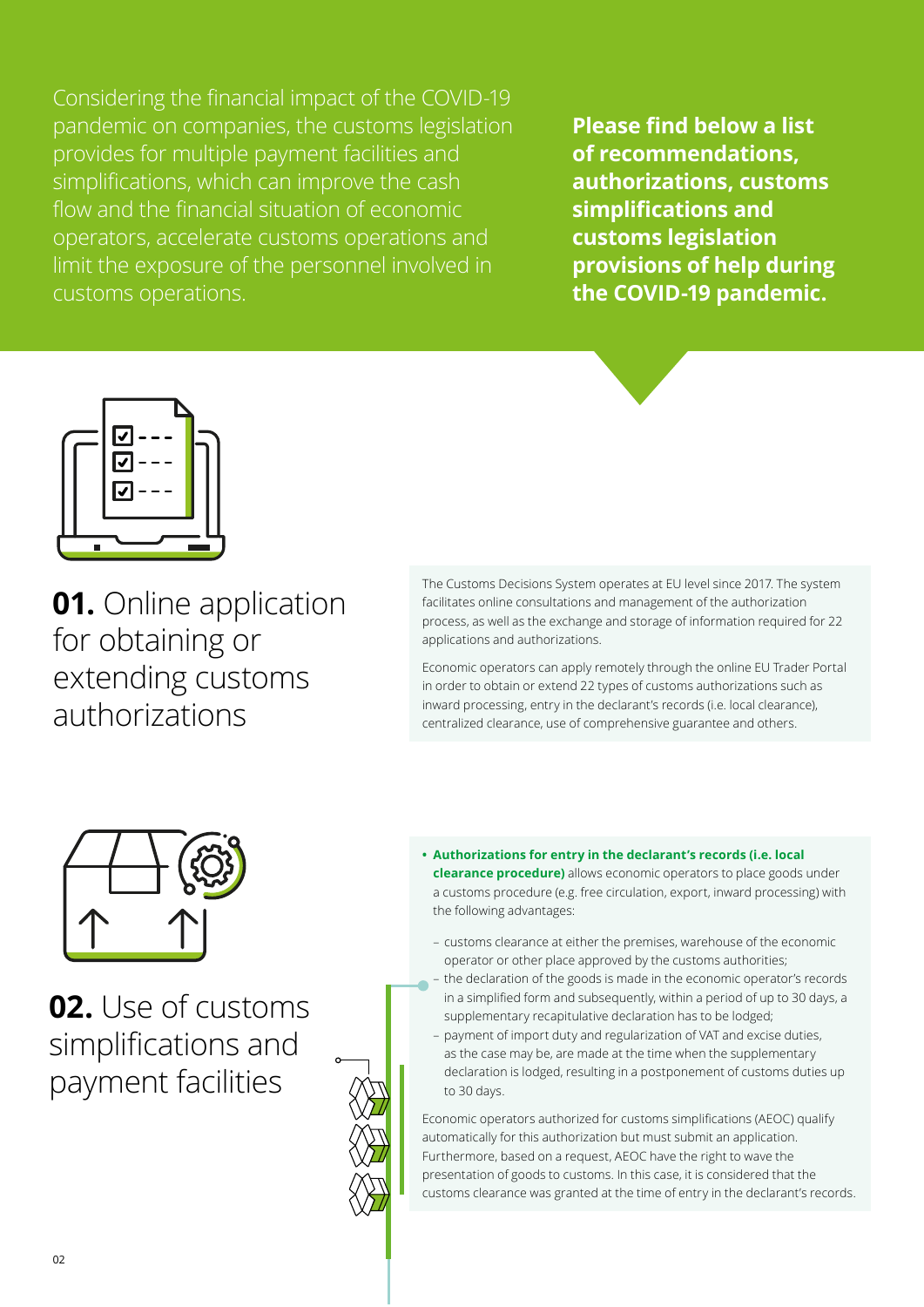|  | • The authorization for lodging simplified customs<br>declarations allows economic operators to place<br>goods under a customs procedure with the following<br>advantages:<br>- omission of certain elements of the declaration and<br>of the documents necessary for the calculation of the<br>import or export customs duties;<br>- payment of import taxes and regularization of VAT and<br>excise duties, as the case may be, are made at the time<br>when the supplementary declaration is lodged, resulting<br>in a postponement of customs duties of up to 30 days.<br>Please note that the customs legislation provides for the<br>possibility to use the simplified customs declarations<br>without prior authorization in case of irregular or<br>occasional use. | The customs legislation provides that regular use<br>represent the transport of goods having the same<br>consignee and the same consignor that fulfill the following<br>conditions:<br>- a frequency of more than two transports per day;<br>- the goods transported fall within the same tariff code;<br>- the country of dispatch and the country of<br>destination, as well as the applicable customs<br>procedure and tariff treatment remain unchanged.<br>AEOC economic operators authorized for customs<br>simplifications shall automatically qualify for this<br>authorization in so far as their records are appropriate for<br>the purposes of the placement of goods under a customs<br>procedure on the basis of a simplified declaration. |
|--|-----------------------------------------------------------------------------------------------------------------------------------------------------------------------------------------------------------------------------------------------------------------------------------------------------------------------------------------------------------------------------------------------------------------------------------------------------------------------------------------------------------------------------------------------------------------------------------------------------------------------------------------------------------------------------------------------------------------------------------------------------------------------------|---------------------------------------------------------------------------------------------------------------------------------------------------------------------------------------------------------------------------------------------------------------------------------------------------------------------------------------------------------------------------------------------------------------------------------------------------------------------------------------------------------------------------------------------------------------------------------------------------------------------------------------------------------------------------------------------------------------------------------------------------------|
|  | • The authorization for centralized customs<br>clearance allows the economic operator to submit the<br>customs declaration to a customs office in Romania<br>other than the one at which the goods are presented.<br>The centralized clearance procedure involves the<br>separation between the place of presentation of the                                                                                                                                                                                                                                                                                                                                                                                                                                                | goods to customs and the place of lodging customs<br>declarations, which enables economic operators to both<br>centralize and reduce costs.<br>Please note that the centralized customs clearance<br>procedure can only be used by economic operators<br>authorized for customs simplifications (AEOC).                                                                                                                                                                                                                                                                                                                                                                                                                                                 |
|  | . The import VAT deferment certificate allows<br>economic operators who either carry out imports of<br>more than RON 100 million or those who have the<br>AEO authorization, to postpone the VAT payment at<br>importation and to declare it in the VAT return through<br>the reverse charge mechanism.<br>This payment facility can considerably improve the cash<br>flow of companies.                                                                                                                                                                                                                                                                                                                                                                                    | Please note that during the period starting with March<br>30, 2020 and up to 30 days from the end of the state<br>of emergency in Romania, companies importing goods<br>intended for diagnosis and treatment of persons with<br>COVID-19 benefit from import VAT deferment.                                                                                                                                                                                                                                                                                                                                                                                                                                                                             |
|  | <b>Customs procedure 42 allows economic operators</b><br>to benefit from the relief from import VAT when the<br>imported goods are to be transported and supplied<br>in another Member State. VAT will be payable in the<br>Member State of destination by declaring it in the VAT<br>return using the reverse charge mechanism.                                                                                                                                                                                                                                                                                                                                                                                                                                            | Consequently, economic operators involved in the import<br>and distribution of goods in the European Union can<br>significantly improve their cash flow.                                                                                                                                                                                                                                                                                                                                                                                                                                                                                                                                                                                                |
|  | . The approved exporter authorization allows<br>economic operators involved in commercial operations<br>with partners from third countries with whom<br>preferential agreements have been concluded by the<br>European Union, to certify themselves the preferential<br>origin of exported products either on the invoice or on<br>any other commercial document.                                                                                                                                                                                                                                                                                                                                                                                                           | Hence, economic operators will no longer have to request<br>the issuance of origin certificates for each export of<br>goods.                                                                                                                                                                                                                                                                                                                                                                                                                                                                                                                                                                                                                            |
|  | • Authorized consignor / consignee for Union transit                                                                                                                                                                                                                                                                                                                                                                                                                                                                                                                                                                                                                                                                                                                        | - The status of authorized consignee for TIR                                                                                                                                                                                                                                                                                                                                                                                                                                                                                                                                                                                                                                                                                                            |
|  | procedures and authorized consignee for TIR<br>operations<br>- The status of authorized consignor for the Union<br>transit procedure allows the authorization holder<br>to place the goods under Union transit procedure                                                                                                                                                                                                                                                                                                                                                                                                                                                                                                                                                    | operations allows the authorization holder to receive<br>the goods dispatched in accordance with the TIR<br>Convention in an authorized place in order to end the<br>procedure without the goods being presented to the<br>customs office of destination.                                                                                                                                                                                                                                                                                                                                                                                                                                                                                               |
|  | without presenting them to customs;<br>- The status of authorized consignee for the<br><b>Union transit</b> procedure grants the holder of the<br>authorization the right to receive the goods under<br>the Union transit procedure in an authorized place in                                                                                                                                                                                                                                                                                                                                                                                                                                                                                                               | As the goods do not have to be presented to the<br>competent customs office, these authorizations allow<br>the acceleration of customs transit operations and the<br>reduction of costs.                                                                                                                                                                                                                                                                                                                                                                                                                                                                                                                                                                |

order to end the procedure without the goods being presented to the customs office of destination;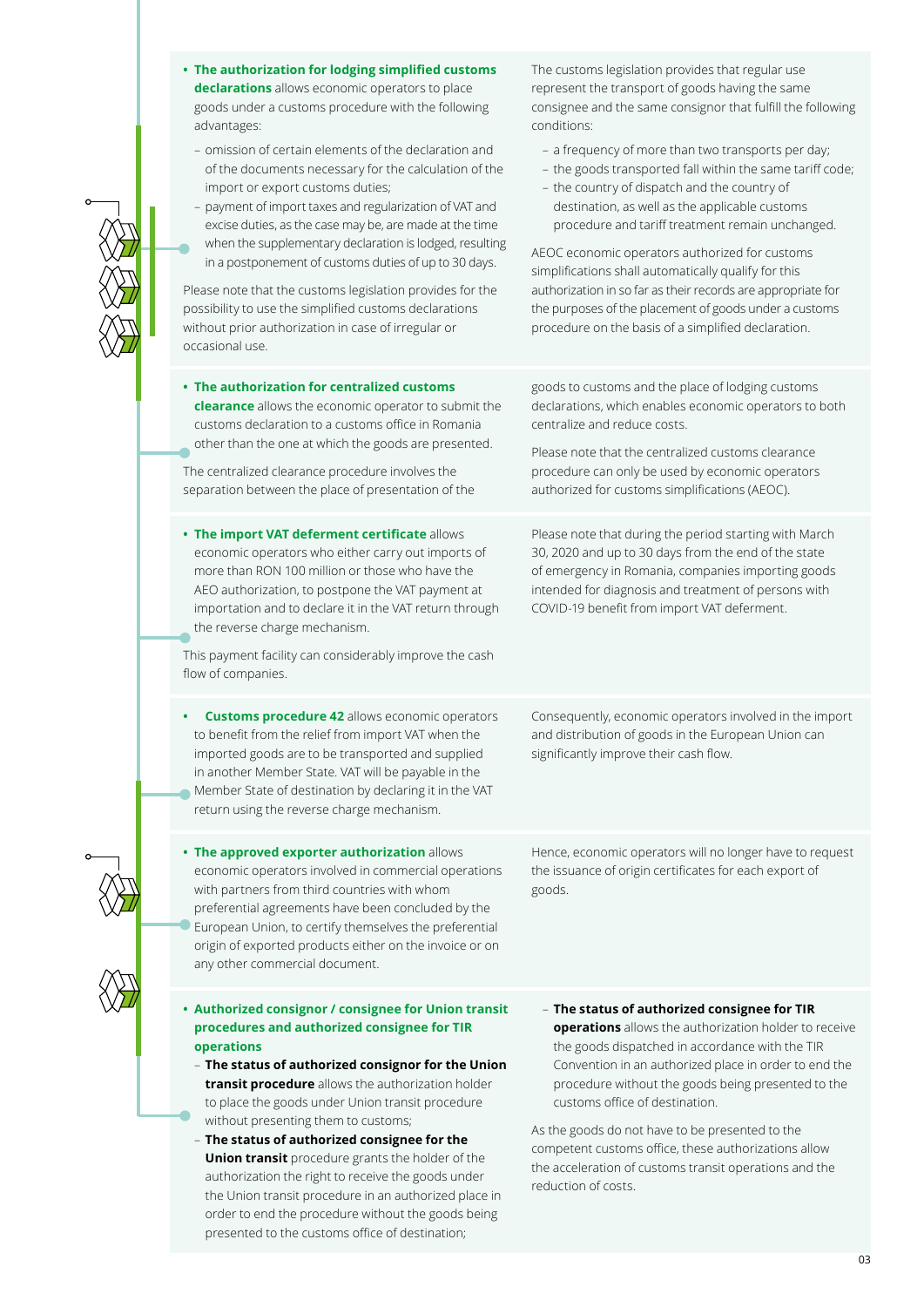

**03.** Favorable provisions of the customs legislation during the COVID-19 pandemic



Several provisions of the customs legislation provide payment facilities and allow the customs authorities, on a case by case basis, to take account of serious economic or social difficulties in respect of the debtor. In consequence, the following provisions could be invoked at the request of economic operators in case of necessity during the COVID-19 pandemic.

Please note that it is up to economic operators to prove the economic and social difficulties.

#### **• Suspending the implementation of a customs decision involving the payment of import or export duty**

Article 45, para. (2) and (3) of Regulation (EU) No 925/2013 laying down the Union Customs Code ("UCC") allows the customs authorities to suspend the implementation of a customs decision which involves the payment of import or export duties even without a guarantee, if it is established on the basis of a documented assessment that such guarantee would be likely to cause the debtor serious economic or social difficulties.

#### **• Payment of customs duties in installments without interest**

Article 112, para. (1) and (3) of the UCC provide that the customs authorities may refrain from requiring a guarantee or from charging interest on credit facilities (e.g. payment in installments) where it is established, on the basis of a documented assessment that this would create serious economic or social difficulties for the debtor.

#### **• Relief from interest of customs debts resulting from post-release customs controls or through non-compliance**

Article 114, para. (3) of the UCC allows the authorities to refrain from charging interest on arrears where it is established, on the basis of a documented assessment that it would create serious economic or social difficulties for the debtor.

#### **• Suspending the time-limit for payment in the case of customs debts incurred through non-compliance**

Article 91, para. (2), (b) of Regulation no. 2446/2015 ("UCC-DA") provides for the suspension of the time-limit for payment of a customs debt that has arisen through non-compliance, even without a guarantee, if it is established that the requirement of such a guarantee would be likely to cause the debtor serious economic or social difficulties.

#### **• Suspending the time-limit for payment in case of application for remission**

Article 89 of the UCC-DA provides that the customs authorities shall suspend under some conditions the time limit for payment of a customs debt in relation to which there is an application for remission. When the goods subject to such application are no longer under customs supervision, customs shall not require a guarantee if it is established that providing such a guarantee would be likely to cause the debtor economic and social difficulties.

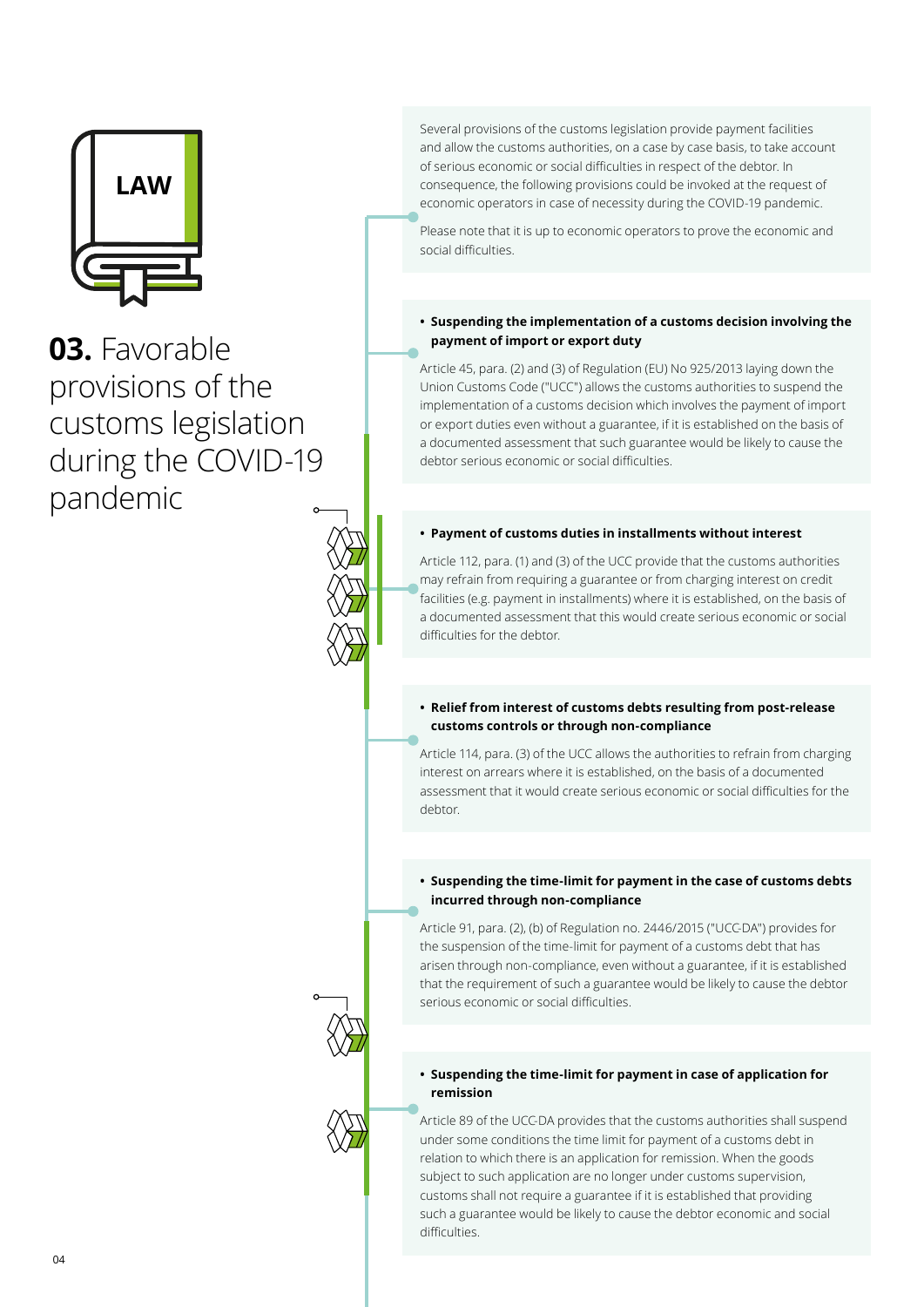#### **• Extending the time-limit for taking decisions regarding authorization applications**

Article 22, para. (3) of the UCC provides for a derogation from the 120 days general time-limit for taking customs decisions and / or granting authorizations.

This provision allows an extension of the time-limit for taking a decision at the request of the applicant, when extra time is needed to ensure that the relevant conditions and criteria are met. This situation may arise, for example, in cases where applicants cannot allow customs authorities to inspect locations involved in customs operations due to movement restrictions and quarantine measures.

In such cases, the customs authorities may be asked to postpone such a visit due to the restrictions applied.

#### **• Extending the time-limit for temporary storage for a period longer than 90 days**

As the maximum period of 90 days for temporary storage cannot be extended, a customs debt occurs for goods that are not declared for a customs procedure (or re-exported) within that period.

Hence, if the goods fail to be placed in a customs regime or re-exported due to the circumstances related to the spread of COVID-19, the economic operator may invoke the force majeure and request repayment or remission of the amount of import or export duty, for reasons of equity in accordance with Article 120 of the UCC.

However, we underline that this provision cannot be relied upon to place the goods in free circulation without payment of customs duties.

#### **• Extending the time-limit for filing the supplementary declaration**

The time limits for submitting the supplementary declaration provided for in Article 146 UCC-DA are determined by reference to the date of the entry into accounts which do not apply in cases of unforeseeable circumstances or in cases of force majeure.

Accordingly, if an economic operator cannot meet the time-limit for submitting the supplementary declaration for reasons related to the COVID-19 pandemic, he must inform the customs supervising office as soon as possible. The request for extending the deadline is to be submitted to the customs authorities and justified by duly substantiated unforeseeable circumstances.

#### **• Extending the time-limit for presenting the goods placed under the Union transit procedure at the customs office of destination**

Economic operators can expect the customs office of destination to take into consideration the possible longer transport times due to pandemic prevention measures when setting the deadline for the goods to be presented to the customs office of destination.

When the goods are presented to the customs office of destination after the time-limit expires, the customs authority may assume that the delay was not attributable to the carrier on the basis of the provisions of art. 306, para. 3 of Regulation no. 2447/2015 ("UCC-IA").

At the same time, the time-limit for sending the results of the control to the customs office of destination may be extended up to six days, in accordance with article 309, para. (1) of the UCC-IA.

### **• Delay of the invalidation of the customs declaration for export or re-export declaration**

In the case that the customs office of export has not received any information or evidence that the goods have left the customs territory of the EU within 150 days from the date of release of the goods for export, re-export or outward processing procedure, the customs office may invalidate the declaration, in accordance with Article 248 of the UCC-DA.

In view of the current exceptional circumstances, according to the recommendations and guidelines of the European Commission, the customs office of export, at the request of the economic operator, should not initiate such invalidation unless explicitly requested by the declarant.

At the same time, the time-limit for sending the results of the control to the customs office of destination may be extended up to six days, in accordance with article 309, para. (1) of the UCC-IA.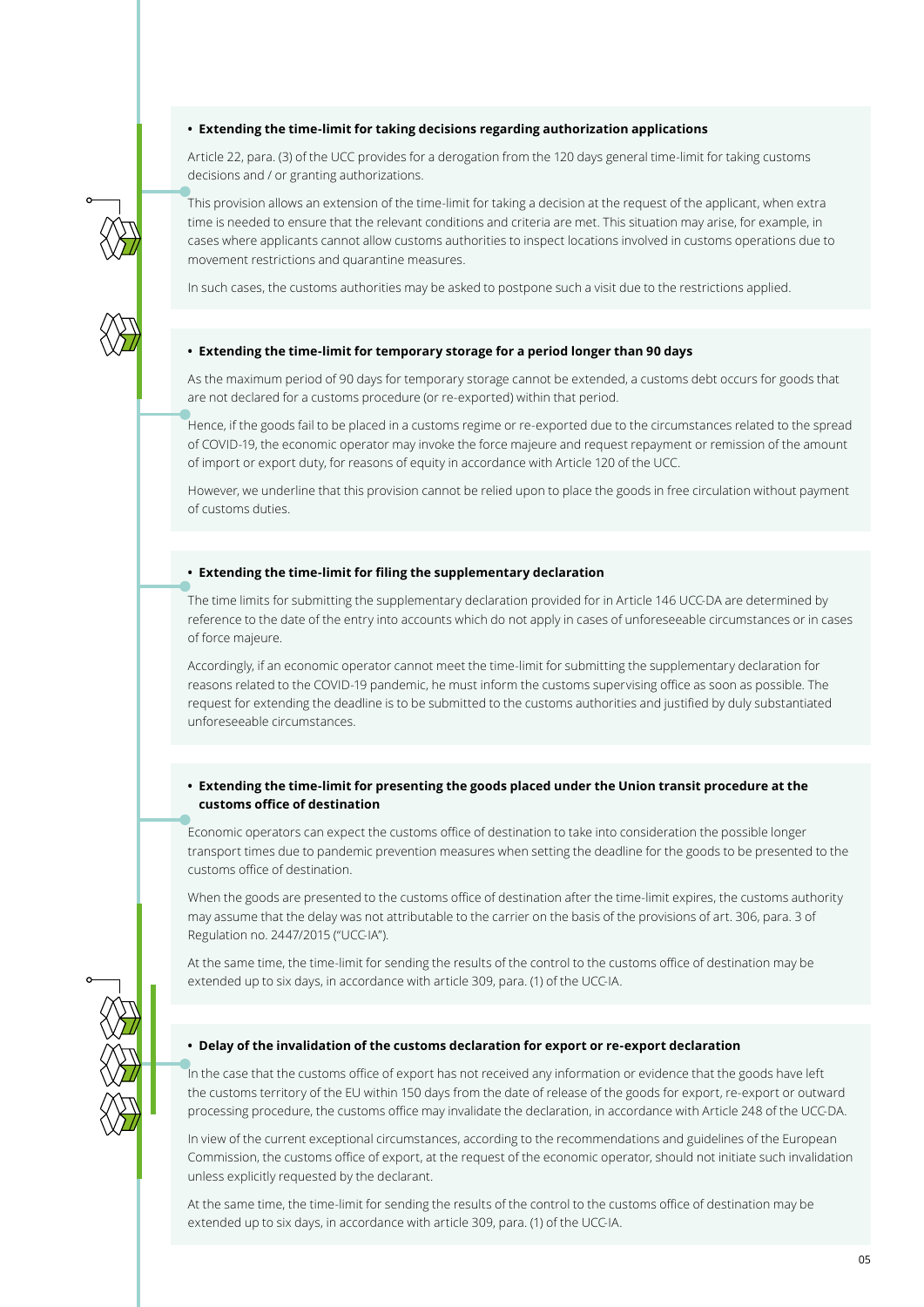#### **• Extending the time-limit for re-exportation of goods under temporary admission procedure**

As many economic operators have been forced to close their premises and stop working, it may be impossible to re-export the goods placed under temporary admission through ATA carnet within the set deadline.

In such cases, article 251, para. (3) and (4) of the UCC gives the holder of the procedure the possibility to request the customs authorities to extend the time-limit for re-export of the goods in exceptional circumstances (such as COVID-19).

This provision is applicable regardless of the type of declaration used to introduce the goods in the temporary admission procedure.

If the ATA carnet has been used for this purpose, it is not necessary to issue a new ATA carnet, as article 14 of the Istanbul Convention is an optional provision.

#### **• Total relief from import duty by placing medical equipment under temporary admission**

According to the recent recommendations and guidelines of the European Commission, the current exceptional situation should be considered a "disaster" in the terms of Article 221 of the UCC-DA, which sets out the cases in which the total exemption from import duty may be granted for the goods placed under the temporary admission procedure.

Thus, all goods brought into the customs territory of the Union to combat the consequences of COVID-19, such as ambulances or some medical support equipment, should be eligible to be declared for temporary admission, with total relief from import duties (customs duties and VAT). Article 139 UCC-DA may allow these goods to be declared by any other act, e.g. by the sole act of crossing the border, according to Article 141, para. (1)(d) UCC-DA.

Another possibility would be to lodge an oral declaration according to Article 136 para. (1) UCC-DA. The provision of the form established in Annex 71-01 is mandatory in this case (see Article 165 UCC- DA), but such provision could be postponed up to 120 days after the release of the goods if customs authorities allow it (see Articles 166(2) UCC and 147, para. (2) UCC-DA).

The same approach can apply for the temporary admission of medical, surgical and laboratory equipment referred to in Article 222 UCC-DA by any other act, in accordance with Article 139 UCC-DA or by an oral declaration based on Article 136, para, (1)(d) UCC-DA.

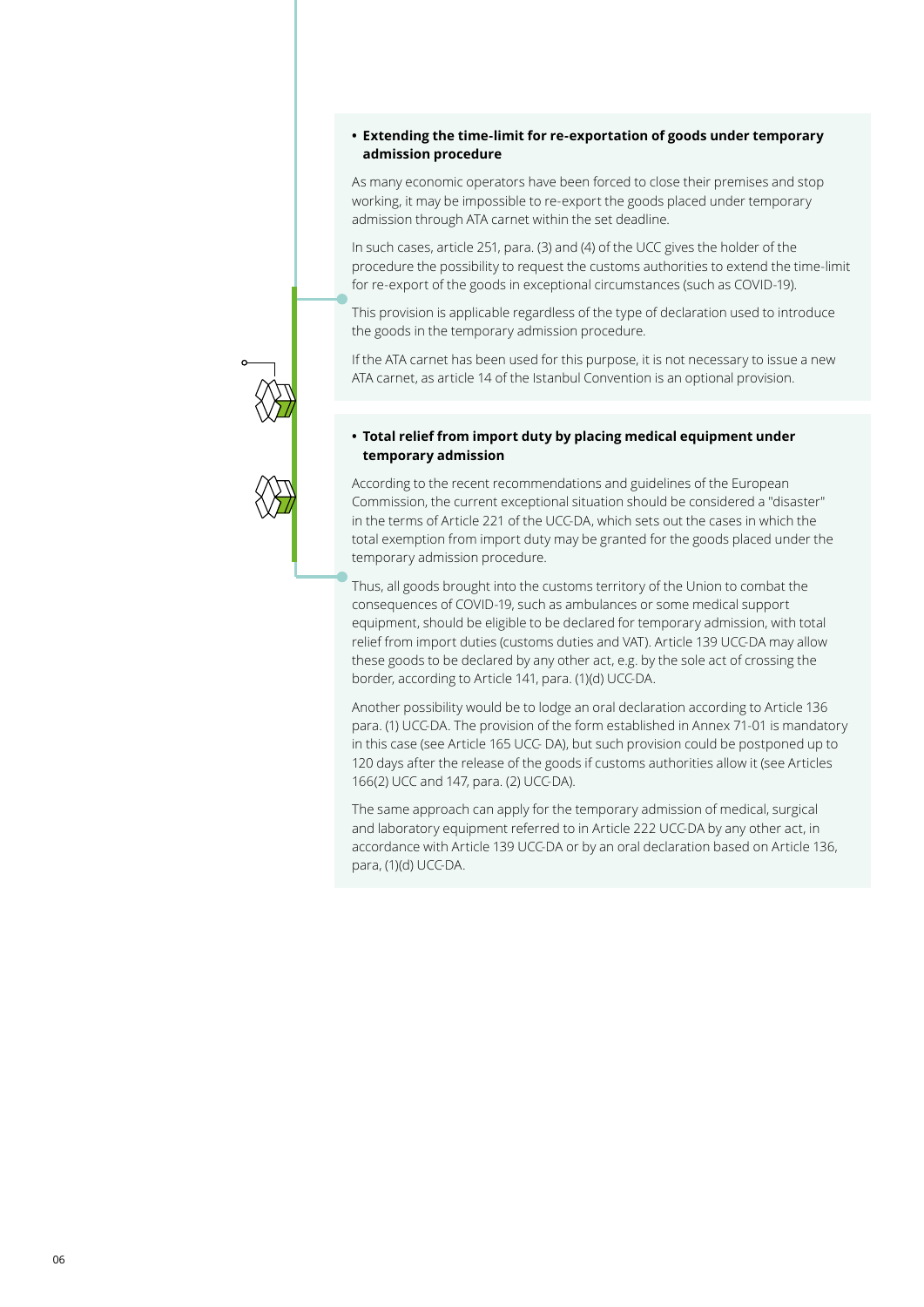### **How can we help?**

Our priority is to understand the needs of your company and to establish an immediate action plan to simplify customs operations and combat the economic consequences of the COVID-19 pandemic.

With extensive experience in customs operations in all industries, we can provide you with the right solutions for your business operations and business model.

 $\bullet$ 

 $\blacktriangledown$ 

**Obtaining customs authorizations, the application of favorable customs legislation and payment facilities**

**Analysis and recommendations regarding the application of**   $\left($ **authorizations and payment facilities suitable for the economic situation and carried out operations;**

**Assessment for fulfilling the necessary criteria for obtaining authorizations and customs facilities;**

 $\boldsymbol{\omega}$ **Filling in applications, preparation of necessary documents and their submission on the EU Trader portal or, as the case may be, to the customs authorities;**

**Assistance during the audit carried out by the customs authorities in case of certain authorizations;**

**Acting as a contact person with the customs authorities in order to speed up the attainment of customs authorizations and customs facilities.**



**Raluca Baldea Director, Indirect tax** rbaldea@deloittece.com M: +40 730 665 295

### **Contacts:**

**Vladislav Dabija Manager, Indirect Tax** vdabija@deloittece.com M: +40 740 669 334